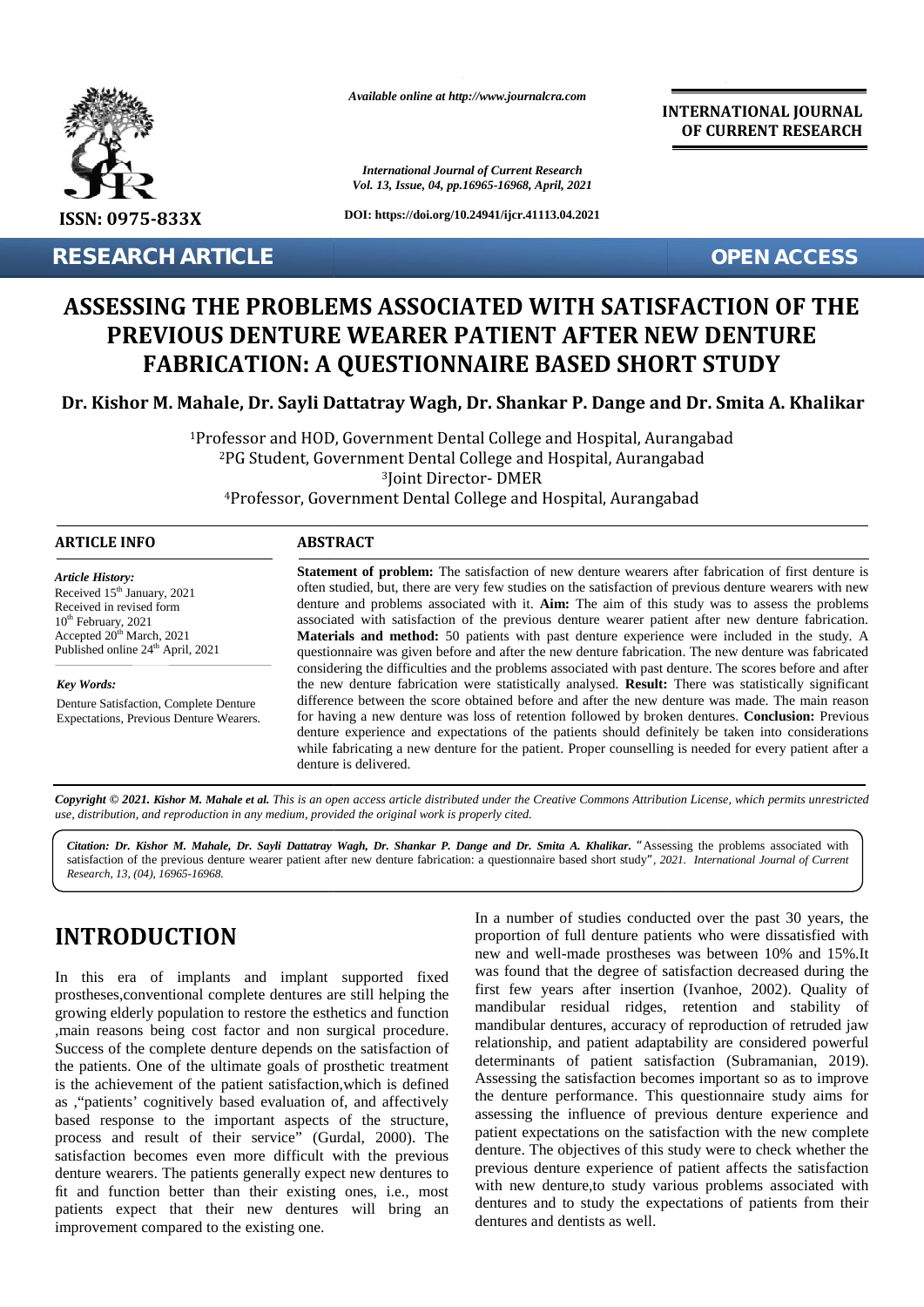## **MATERIALS AND METHODS**

50 complete denture wearers were included in the study.Only the patients who had previous denture experience were included. When patients reported to the department,a questionnaire was given to the patients regarding the satisfaction with the old denture and the problems with the old dentures. The answers in the questionnaire were based on Likert scale, ranging from points 1 to 5.The expectations of the patients were also taken into considerations. A new denture was fabricated for the patient. All subjects were instructed to wear their dentures during waking hours and to remove them at night. Oral hygiene instructions were provided. All patients were requested to return one week after insertion.Patients were recalled forcorrections, if any. On recall after 1 month,a questionnaire was again given to the patients regarding the satisfaction with the new denture.The scores before and after the denture delivery were compared for each patient. Two questions were added in the questionnaire given before new denture fabrication.

Why do you want a new denture?

What are your expectations from new denture?

### **STATISTICAL ANALYSIS**

- Data obtained was compiled on a MS Office Excel Sheet (v 2010, Microsoft Redmond Campus, Redmond, Washington, United States).
- Data was subjected to statistical analysis using Statistical package for social sciences (SPSS v 21.0, IBM).
- Descriptive statistics like frequencies and percentage for categorical data, Mean & SD for numerical data has been depicted.

Since the data was graded on increasing order of responses, non-parametric tests have been used for comparisons. Comparison of before vs after responses was done using Wilcoxon Signed rank test (Table 1) and comparison of frequencies of responses before vs after was done using chi square test (Table 2). For all the statistical tests,  $p<0.05$  was considered to be statistically significant, keeping error at 5% and error at 20%, thus giving a power to the study as 80%

## **RESULTS**

The statistical analysis showed statistically significant or highly significant difference for scores of each question before and after new denture fabrication when compared using WSR test (Fig 1) . Comparison in before vs after scores using chi square test also resulted in statistically significant difference (Fig 2). The consideration of expectations of patients from their new dentures and the common problems faced by them while using old dentures played an important role in patient satisfaction. The main reason for having a new denture was found to be loss of retention followed by broken dentures. In patients who were not satisfied with the old dentures, some had problem mainly with retention, and were satisfied with the new denture where retention was improved. Some patients had severely resorbed ridges. Some patients were not being able to use dentures due to gag reflex while some patients had problems with the esthetics and thickness of the denture.

| <b>QUESTIONNAIRE:</b>                                        |  |  |  |  |  |  |
|--------------------------------------------------------------|--|--|--|--|--|--|
| 1. HOW WAS THE COMFORT WITH OLD DENTURE?                     |  |  |  |  |  |  |
| 1.VERY UNCOMFORTABLE 2. UNCOMFORTABLE                        |  |  |  |  |  |  |
| 3. OK 4. COMFORTABLE 5. VERY COMFORTABLE                     |  |  |  |  |  |  |
| 2. HOW GOOD WAS THE APPEARANCE OF OLD DENTURE ?              |  |  |  |  |  |  |
| 1. VERY POOR 2. POOR 3. OK 4. GOOD 5. VERY GOOD              |  |  |  |  |  |  |
| 3. HOW WAS YOUR CHEWING CAPACITY WITH OLD DENTURES?          |  |  |  |  |  |  |
| 1.VERY POOR 2. POOR 3. OK 4. GOOD 5. VERY GOOD               |  |  |  |  |  |  |
| 4. HOW EASY IT WAS TO CHEW HARD FOOD ?                       |  |  |  |  |  |  |
| 1.VERY DIFFICULT 2. DIFFICULT 3. OK 4.EASY 5. VERY EASY      |  |  |  |  |  |  |
| 5. HOW EASY IT WAS TO DRINK LIQUID ?                         |  |  |  |  |  |  |
| 1. VERY DIFFICULT 2. DIFFICULT 3. OK 4. EASY 5. VERY EASY    |  |  |  |  |  |  |
| 6. HOW WAS THE FIT OF THE DENTURE ?                          |  |  |  |  |  |  |
| 1.VERY POOR 2. POOR 3. OK 4. GOOD 5. VERY GOOD               |  |  |  |  |  |  |
| 7. HOW WAS THE EASE OF SPEECH?                               |  |  |  |  |  |  |
| 1. VERY DIFFICULT 2. DIFFICULT 3. OK 4. EASY 5. VERY EASY    |  |  |  |  |  |  |
| 8. HOW WAS THE EASE OF DENTURE CLEANING?                     |  |  |  |  |  |  |
| 1.VERY DIFFICULT 2. DIFFICULT 3. OK 4.EASY 5.VERY EASY       |  |  |  |  |  |  |
| 9. HOW CONFIDENT YOU USED TO FEEL WHILE WEARING OLD DENTURE? |  |  |  |  |  |  |
| 1.VERY LESS 2.LESS 3. OK 4. CONFIDENT 5.VERY CONFIDENT       |  |  |  |  |  |  |
| 10. HOW WAS THE SATISFACTION WITH OLD DENTURE?               |  |  |  |  |  |  |
| 1.VERY POOR 2.POOR 3. OK 4. GOOD 5. VERY GOOD                |  |  |  |  |  |  |
|                                                              |  |  |  |  |  |  |

**Questionnaire given to assess the satisfaction of patients with denture**

The most common expectation of patient from their new denture was related to retention of the denture, followed by esthetics and comfort. After insertion of new dentures, the satisfaction of the patients was improved. Some patients who were not completely satisfiedreported the problem of increased height of teeth,which might be due to the attrition in teeth of old denture. Counselling was needed for those patients. 2 patients were not satisfied as they had gag reflex due to dentures in spite of proper posterior border extension. A couple of patients were not using dentures as they wereadapted to their old dentures and found it difficult to get adapted to new dentures. They were counselled properly and were satisfied after 1 month recall.

## **DISCUSSION**

The denture problems associated with the new denture wearers are often discussed. So, in this study, an attempt was made to highlight the problems associated with previous denture wearers and the effect of considering the expectations of the patients while fabricating new denture. The study showed that the main problem is with retention of the denture. Follow up appointments should be planned well as bone resorption can lead to loss of retention,which can lead to dissatisfaction of the patient. Some patients reported with the problem regarding more height of the teeth.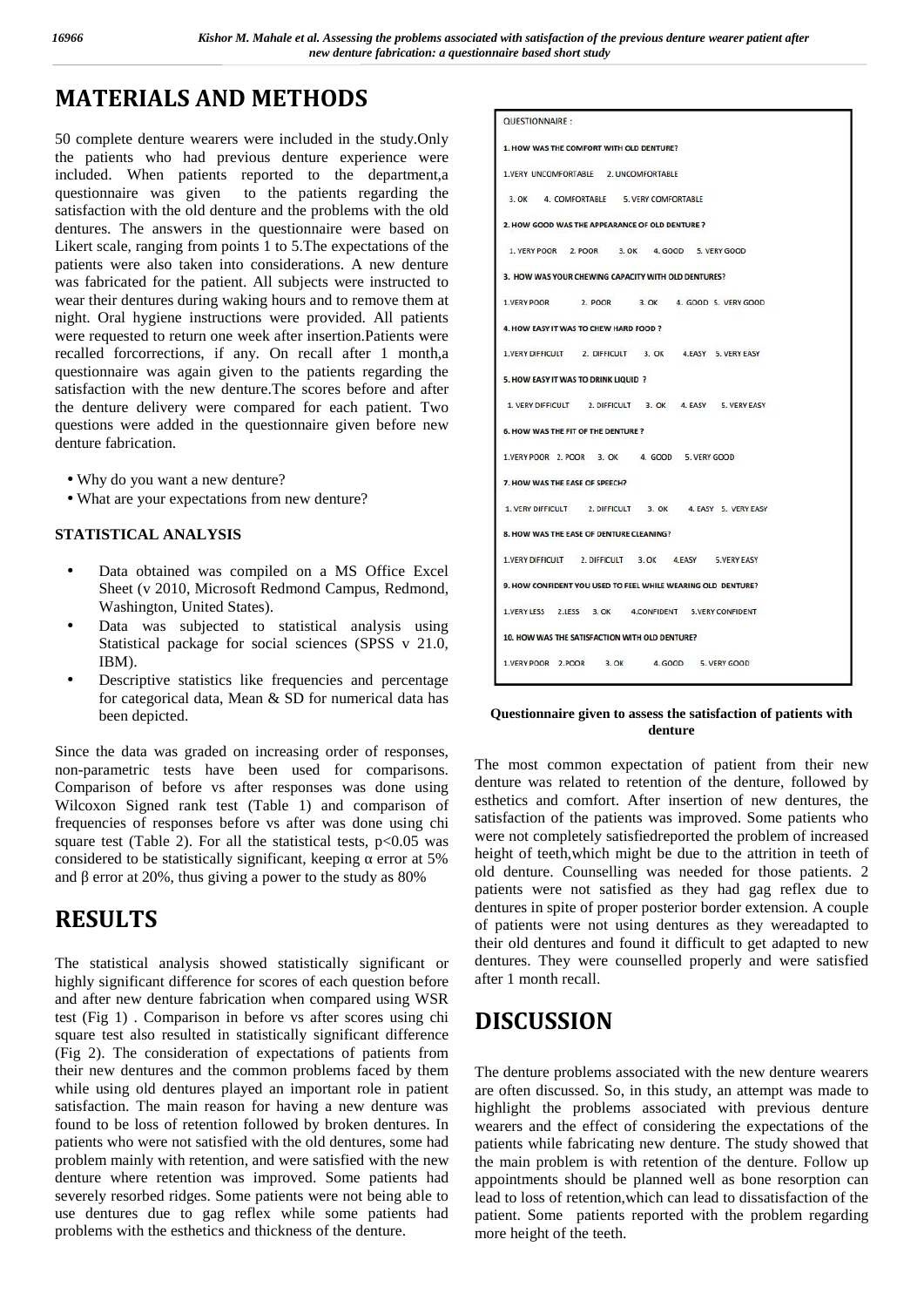| Variables                                 | Time          | Mean  | Std. Deviation | Std. Error Mean | Mean diff | SE of diff | Median                  | Z value  | p value   |
|-------------------------------------------|---------------|-------|----------------|-----------------|-----------|------------|-------------------------|----------|-----------|
| Comfort                                   | <b>Before</b> | 4.06  | .890           | .126            | $-360$    |            | $\overline{4}$          |          |           |
|                                           |               |       |                |                 |           | 1.025      |                         | $-2.101$ | $0.036*$  |
|                                           | After         | 4.42  | 1.012          | .143            |           |            | 5                       |          |           |
| Ease of chewing                           | <b>Before</b> | 3.88  | .940           | .133            | $-0.440$  | 1.013      | $\overline{4}$          | $-2.777$ | $0.005**$ |
|                                           | After         | 4.32  | .913           | .129            |           |            | 5                       |          |           |
| Chewing hard food                         | <b>Before</b> | 3.54  | .862           | .122            | $-340$    | .848       | $\overline{\mathbf{4}}$ | $-2.681$ | $0.007**$ |
|                                           | After         | 3.88  | .895           | .127            |           |            | $\overline{\mathbf{4}}$ |          |           |
| cleansing Before<br>of<br>Ease<br>denture |               | 4.08  | .752           | .106            | $-0.360$  | .776       | $\overline{4}$          | $-2.993$ | $0.003**$ |
|                                           | After         | 4.44  | .812           | .115            |           |            | $\overline{5}$          |          |           |
| Appearance                                | <b>Before</b> | 4.02  | .979           | .138            | $-420$    | 1.197      | $\overline{4}$          | $-2.061$ | $0.039*$  |
|                                           | After         | 4.44  | 1.053          | .149            |           |            | 5                       |          |           |
| Speech                                    | <b>Before</b> | 3.86  | .926           | .131            | $-500$    | 1.129      | $\overline{4}$          | $-2.806$ | $0.005**$ |
|                                           | After         | 4.36  | 1.005          | .142            |           |            | 5                       |          |           |
| Liquid                                    | <b>Before</b> | 3.86  | 1.010          | .143            | $-0.540$  | 1.073      | $\overline{4}$          | $-3.182$ | $0.001**$ |
|                                           | After         | 4.40  | .926           | .131            |           |            | 5                       |          |           |
| Fit of denture                            | Before        | 4.02  | 1.000          | .141            | $-680$    | .978       | $\overline{4}$          | $-4.040$ | $0.000**$ |
|                                           | After         | 4.70  | .707           | .100            |           |            | 5                       |          |           |
| Confidence                                | <b>Before</b> | 3.88  | 1.023          | .145            | $-500$    | 1.182      | $\overline{4}$          | $-2.545$ | $0.011*$  |
|                                           | After         | 4.38  | 1.067          | .151            |           |            | 5                       |          |           |
| Satisfaction                              | Before        | 3.76  | 1.021          | .144            | $-500$    | 1.182      | $\overline{\mathbf{4}}$ | $-2.580$ | $0.010*$  |
|                                           | After         | 4.26  | 1.046          | .148            |           |            | 5                       |          |           |
| Total score                               | <b>Before</b> | 38.96 | 8.273          | 1.170           | $-4.640$  | 8.944      | 40                      | $-3.762$ | $0.000**$ |
|                                           | After         | 43.60 | 8.659          | 1.225           |           |            | 48                      |          |           |

#### **Table 1.Comparison of before vs after values (n=50) using WSR**

 $* =$  statistically significant difference (p<0.05) \*\* = statistically highly significant difference  $(p<0.01)$ 

 $# =$  non significant difference (p $>0.05$ )

#### **Table 2. Comparison of frequencies of responses before vs after with chi-square test**

| <b>Ouestion</b>           | Chi-square value | p value   |
|---------------------------|------------------|-----------|
| comfort                   | 20.581           | $0.000**$ |
| Ease of chewing           | 10.266           | $0.036*$  |
| Chewing hard food         | 5.863            | 0.210#    |
| Ease of cleansing Denture | 11.693           | $0.009**$ |
| appearance                | 18.428           | $0.000**$ |
| speech                    | 20.910           | $0.000**$ |
| Liquid                    | 12.717           | $0.013*$  |
| Fit of denture            | 19.915           | $0.001**$ |
| Confidence                | 20.478           | $0.000**$ |
| Satisfaction              | 15.655           | $0.004**$ |

There was a statistically significant / highly significant difference seen for the frequencies between the time intervals  $(p<0.01, 0.05)$ 

It was due to the attrition of teeth in old denture. Patients were explained properly about it. Counselling helped in those patients. Patients who had gag reflex were counselled. A controlled breathing method was advocated for them. It helped in those patients quiet well (Prosthodontic management of management of gagging, 2017). According to some studies, Psychological factors can affect patients' acceptance of a denture, and therefore a personality assessment could be beneficial in predicting satisfaction with a completed nture

(AlQuran) so, along with all the other factors, the effect of personality of patient on denture satisfaction can also be studied. Residual ridge resorption is a chronic, continuous process that is more rapid after tooth extraction. The residual alveolar ridge is highest immediately after extraction, and support for a mandibular CD should be optimal. Most likely due to the long period of neuromuscular adaptation (and to the possible undercutting of residual ridges immediately after extraction), mandibular dentures move and damage oral